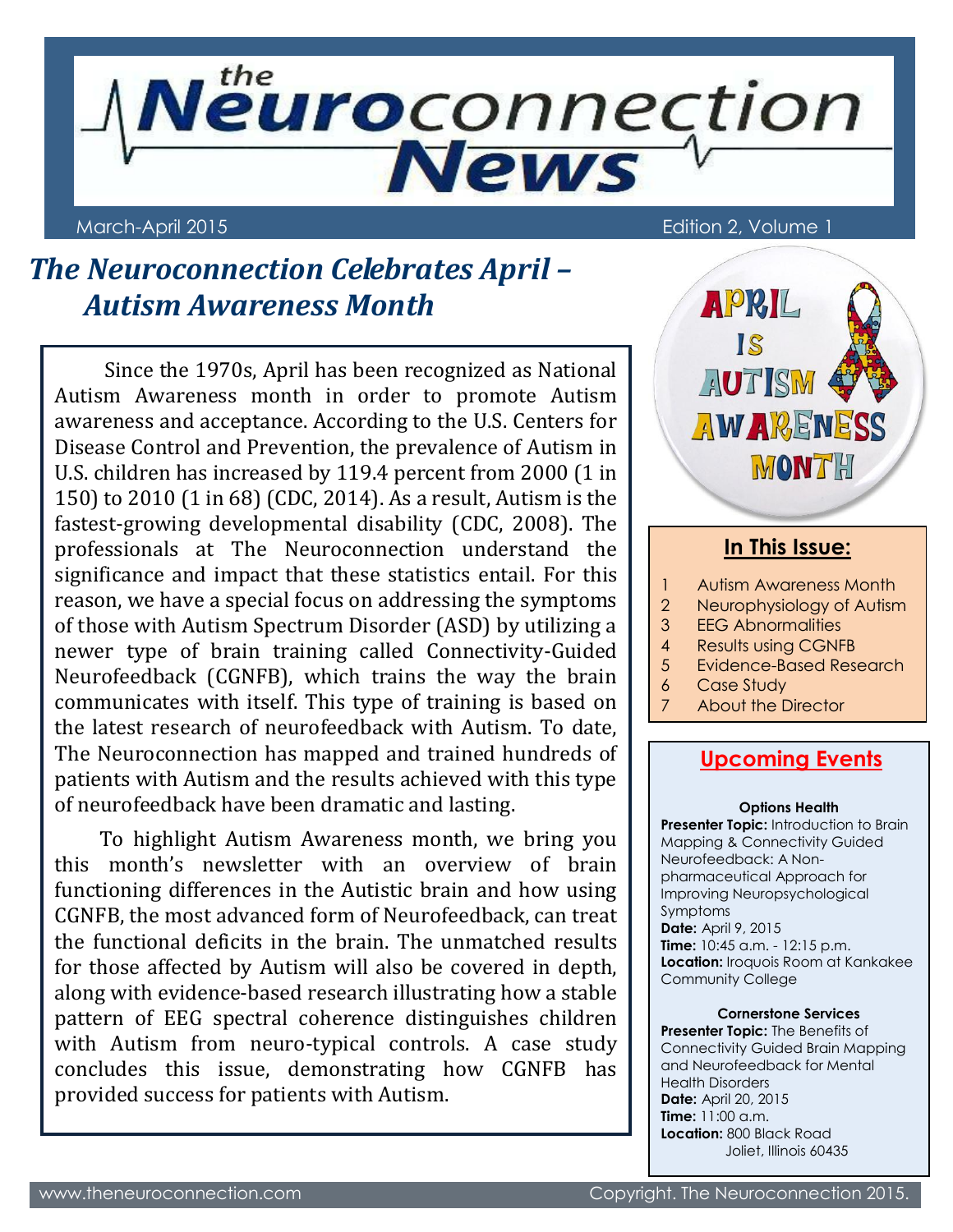# **Neurophysiology of Autism**

In the last several years, neuroimaging studies including functional MRI, SPECT imaging, PET scans, and QEEG's show that those on the Autism spectrum have abnormalities in function and structure that can be linked to neuropsychological dysfunction. What many of these imaging studies show is that the changes in the brain start after the child is born, during the first years of life. It is thought that Autism is an epigenetic phenomenon, one that environment and genetics has a role in creating. What we know is that at an early age there is an inflammatory process in the body that affects multiple systems and the brain. This inflammation in the brain leads to an expansion of the white matter that has the connectivity fiber in the brain, especially in the middle and frontal sections of the brain.

Neuro-inflammation interferes with the pruning process to perform specialized functions in the brain during development, resulting in areas of "hyper" and "hypo" connection. This interference of the specialization process causes children to essentially get "stuck" or halts the specialization of the brain, resulting in delays. This is shown as areas of hyper and hypo connections on EEG brain maps.

EEG and FMRI studies have all confirmed what EEG recordings in adults with Autism found: a combination of higher than normal neuronal connectivity (hyper-connection) within



*Human Body: The Essentials of Anatomy and Physiology* (8th Ed.). Hoboken, NJ: John Wiley & Sons, Inc.

the frontal lobes and lower than normal connectivity (hypo-connection) between the frontal lobes and other brain regions, especially from frontal to more posterior structures (Courchesne & Pierce, 2005). This indicates that with Autism, when one area of the brain is communicating too much with itself, it prevents the other areas from forming proper connections. All of the research on connectivity abnormalities was confirmed in Dr. Coben and Hudspeth's research on EEG connectivity abnormalities which showed up to seven different abnormal connectivity problems in individuals with Autism. It is from their research on EEG connectivity patterns that the development of the most advanced way to treat Autism with Neurofeedback was developed, to improve EEG connectivity and abnormalities in the brain.

```
*For more information pertaining to the findings noted above, please review the references below.
```
Coben, R., & Hudspeth, W.J. (2007). *Mu oscillations in autistic spectrum disorder and their underlying mechanisms*. Unpublished manuscript.

Coben, R., Hudspeth, W.J., Clarke, A., & Barry R. (2006), September). QEEG in autistic disorders: Power and connectivity analyses. Paper presented at the 14th Annual Conference of the International Society for Neuronal Regulation, Atlanta, GA.

Courchesne, E., & Pierce, K. (2005). Why the frontal cortex in autism might be talking only to itself: Local over-connectivity but long distance disconnection. *Current Opinion in Neurobiology,* 15, 225-230.

Duffy and Als: A stable pattern of EEG spectral coherence distinguishes children with autism from neuro-typical controls - a large case control study. BMC Medicine 2012 10:64.

Murias, M., Webb, S.J., Greenson, J., & Dawson, G. (2007). Resting state cortical connectivity reflected in EEG coherence in individuals with autism. *Biological Psychiatry*, 62, 270-273.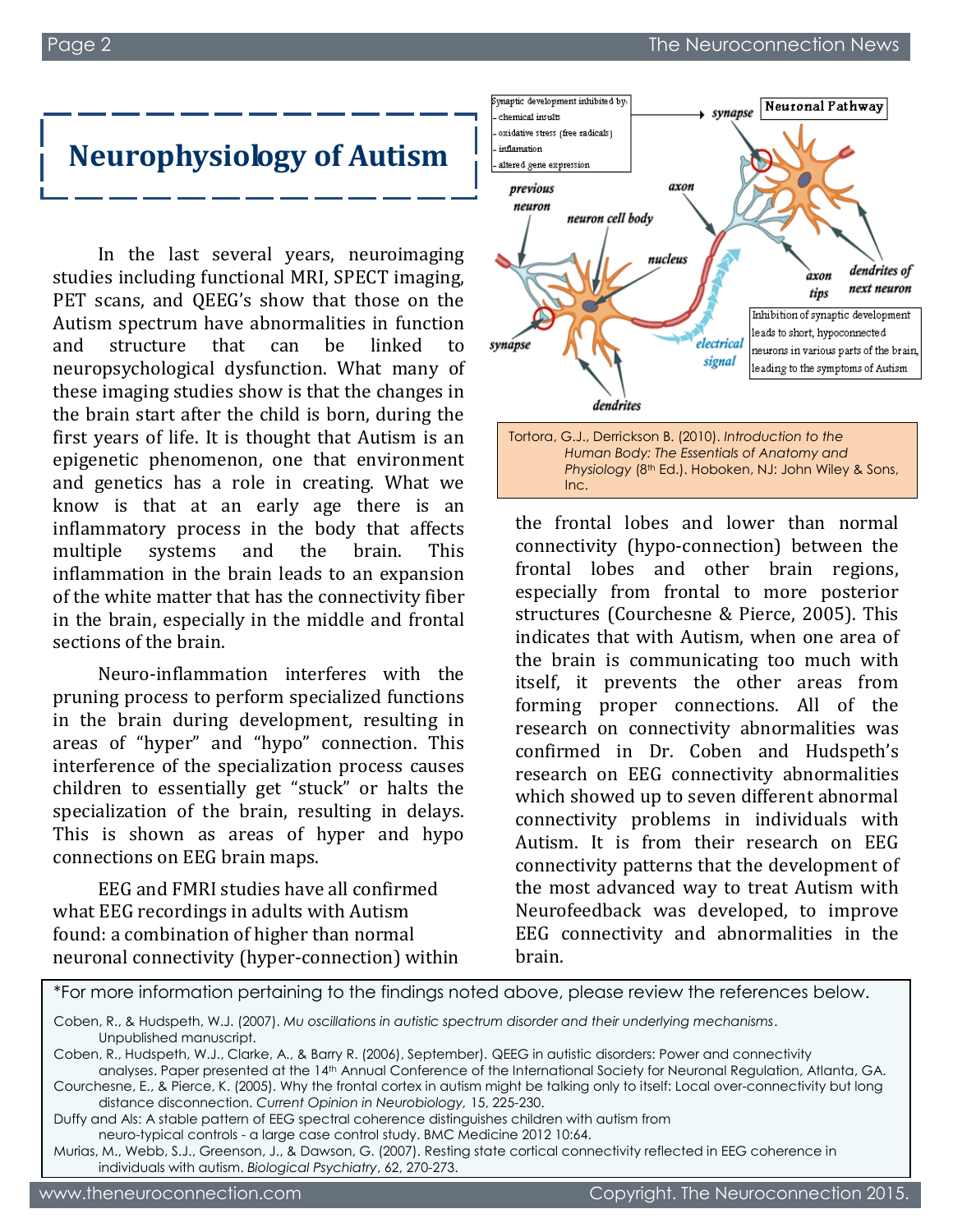# **EEG Abnormalities in the Autism Population**

The prevalence of seizures and epilepsy in Autistic samples is near 36% by some estimates (Danielson, Gillberg, Billstedt, Gillbegi and Olson, 2005; Hara, 2007; Hughes & Melyn, 2005; Darmeggian, et al; 2007.). EEG abnormalities are in greater proportion of Autistic children, who regress, than those who do not (Hughes & Melyn, 2005). EEG abnormalities, including paroxysmal events, are present in an even greater number of children on the spectrum than those with seizures. Paroxysms are bursts of abnormal activity characterized by the differences from the normal background EEG. They can take the form of transient – spike and wave discharges, sharp waves, poorly organized high amplitude events and are associated with behavioral/cognitive/attention symptoms, typically, non-epileptic seizures. It is estimated, in reviewing the raw data EEG screening, that 20-30% of Autistics had seizures but when you looked at paroxysmal discharges, anywhere from 10-74% of the Autistic population had this (Coben, 2009) .

The professionals at The Neuroconnection have a unique way of looking at the abnormalities within the EEG which includes: quantifying them, understanding where they are located in the brain and what symptoms they may correlate with, and then training over epileptiform and non-epileptiform events. It is with this method that we are able to reduce the number and intensity of these events, ultimately then, leading to a decrease in symptoms.

Of critical concern within the practice of neurofeedback with Autism is the use of pairwise coherence connectivities estimates that assume a flat, 2-dimmensional space when the space is actually 3-dimensional. This is insufficient because using a 2 dimmensional space does not take into account the distance between sites which gives us the correct values to train. Only NeuroRep, a multivariate coherence measurement using principal component analysis developed by Dr. William Hudspeth, correctly assesses the 3-dimensional connectivity measure of waveforms in the brain. It is with this tool, in combination with our spike detection capability reviewed by a trained neurologist, that makes our work with Autism far more accurate and successful with what we train.

*Paroxysmal discharges have been associated with underlying morphological brain abnormalities, metabolic disturbances.*

**(Shelley, et al. 2008; Kobayshi, et al. 2006)**

*DTI of Corpus Callosum Connectivity Patient with Autism (left) and Normal Control (right)*





**Provided by Dr. Robert Coben**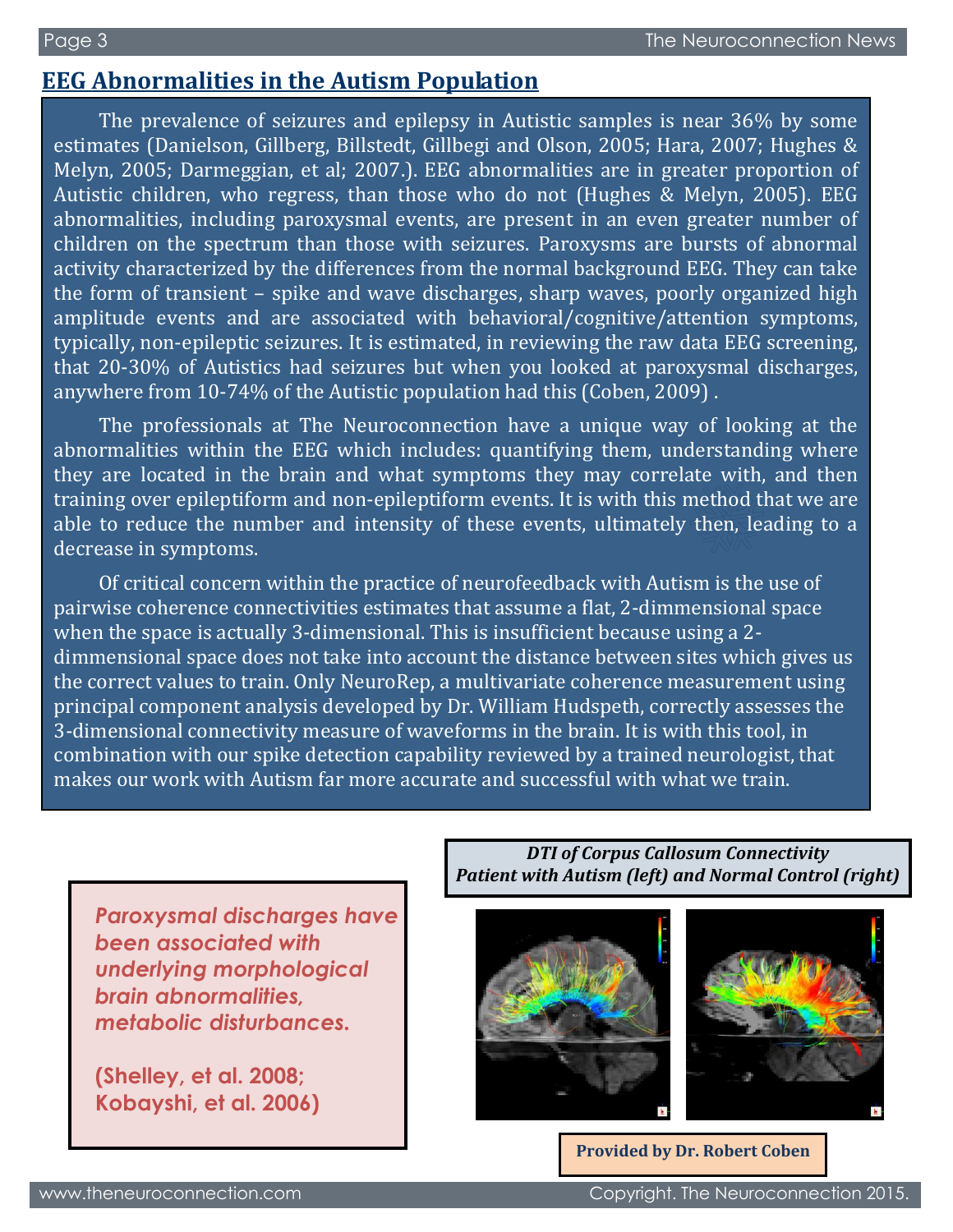## **Results using Connectivity-Guided Neurofeedback for Autism Spectrum Disorder**

At The Neuroconnection, we have been utilizing neurofeedback since 2001 and in 2008 we began training our clients using Connectivity-Guided Neurofeedback (CGNFB). The sophisticated CGNFB has proved especially beneficial for those with Autism, as it trains regions of the brain - where neuropathways were supposed to have formed during early development and did not – for better communication and timing. Due to the brain's lifelong plasticity, the brain can change and form new connections at any age. When you have the neuroconnections that allow you to now perform tasks, improvements are seen more quickly.

For instance, speech therapy can be enhanced, children are able to pay more attention and get more out of tutoring, become socially aware and engaged, and often need to join a social skills group to catch up due to their new awareness and interest in peers. Among other results is the ability to transition without disruption, improved eye contact, increased focus, improvement in social skills and social pragmatics, increased calmness and decreased anxiety, improved verbal communication or expressive language, improved receptive language, fewer repetitive behaviors and improved processing speed. Best of all, the improvements seen with training are lasting.

#### **Research Basis for Connectivity Guided Neurofeedback**

í

In 2009, Dr. Robert Coben reported results of a large-scale study of 85 children in an experimental group trained used Connectivity Guided Neurofeedback which study showed a 57% decrease in Autistic symptoms. A follow up of these subjects after one year showed that these improvements held and some subjects made additional cognitive and social gains.

Using this model, we have achieved very similar outcomes to the 2009 study, which included a control group. It's also not uncommon for our clients to be able to come off stimulant medication, antidepressants, and anti-anxiety medication following training.

\*For more information on Dr. Coben's 2009 study, please see the following reference:

Coben, R., & McKeon, K. (2009). EEG Assessment & treatment for autism spectrum disorders. The Autism File, 32, 10-47.

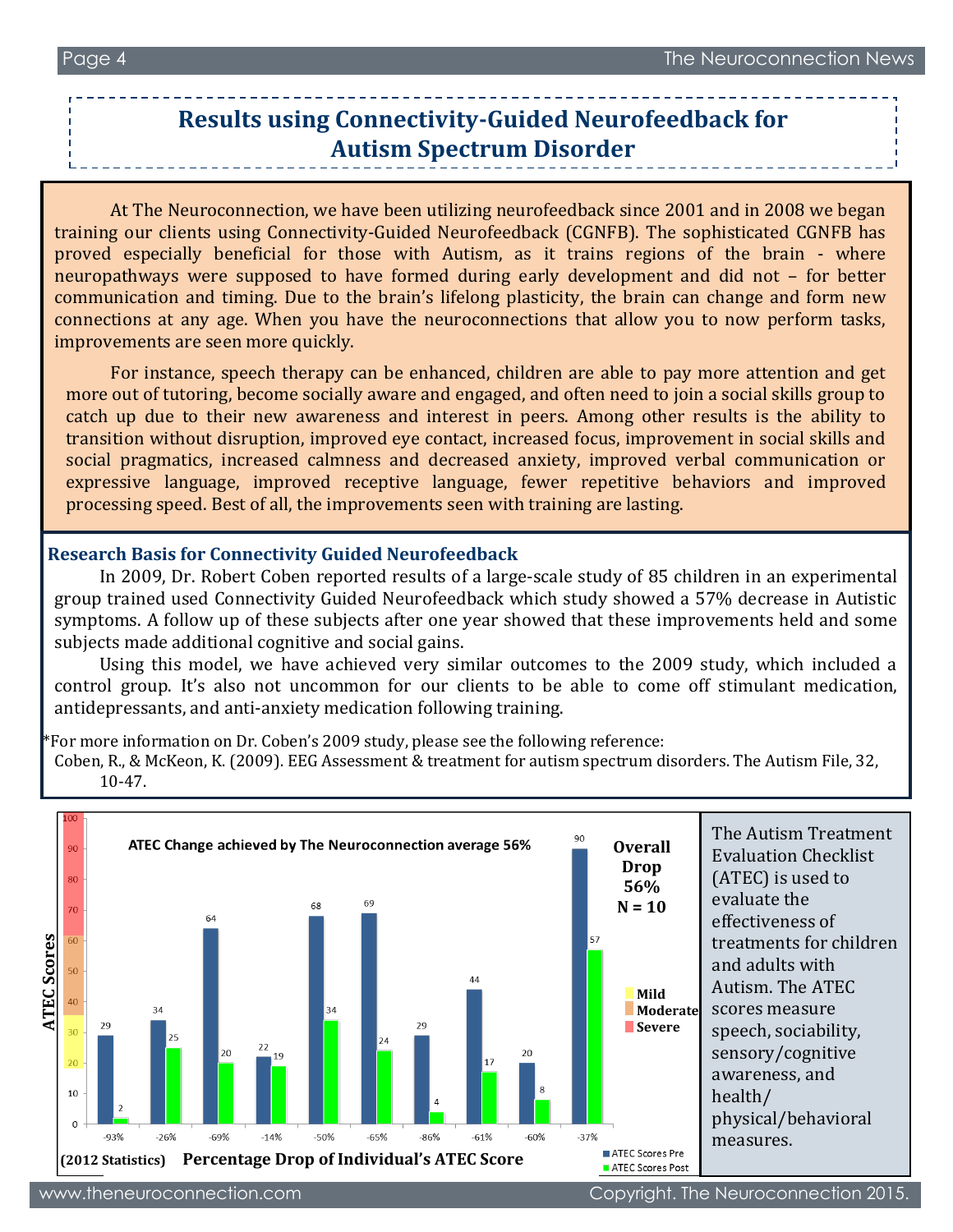## **Evidence-Based Research**

 A large case control study, conducted by Duffy and Als in 2012, utilized 1,304 subjects ages ranging from 1 to 18 years old, assessed with comparable EEG studies. Of the subjects who participated in this study, 463 children were diagnosed with Autism Spectrum Disorder (ASD) and 571 children were neuro-typical controls (C). The study attempts to answer the open question of coherence differences between children with ASD and neuro-typical healthy controls.

Upon care being taken to reduce the effects of EEG artifact upon coherence data, principal component analysis (PCA) identified EEG spectral coherence factors with loading patterns. It was found that classification success suggests a stable coherence loading pattern that distinguishes children with ASD from neuro-typical controls, possibly constituting an EEG coherence-based phenotype of childhood Autism (Duffy & ALS, 2012).

Duffy & ALS (2012) concluded the article by stating "It is speculated that spectral coherence data may prove useful in exploration of similarities and differences within a broader population of Autistic children and adults. Spectral coherence alone may also assist in the early detection of ASD in younger children including infants and/or it might be helpful in concert with additional techniques of EEG analysis such as "complexity" measures among them." (p. 15-16).

**\*For more information pertaining to this study, please review the reference below.** Duffy and Als: A stable pattern of EEG spectral coherence distinguishes children with autism from neuro-typical controls - a large case control study. BMC Medicine 2012 10:64.

# **@ Home Training through The Neuroconnection**

Neuroconnection brings Connectivity-Guided Neurofeedback to the convenience of your home.

The

**Call (630) 858-5105 now to find out more!**

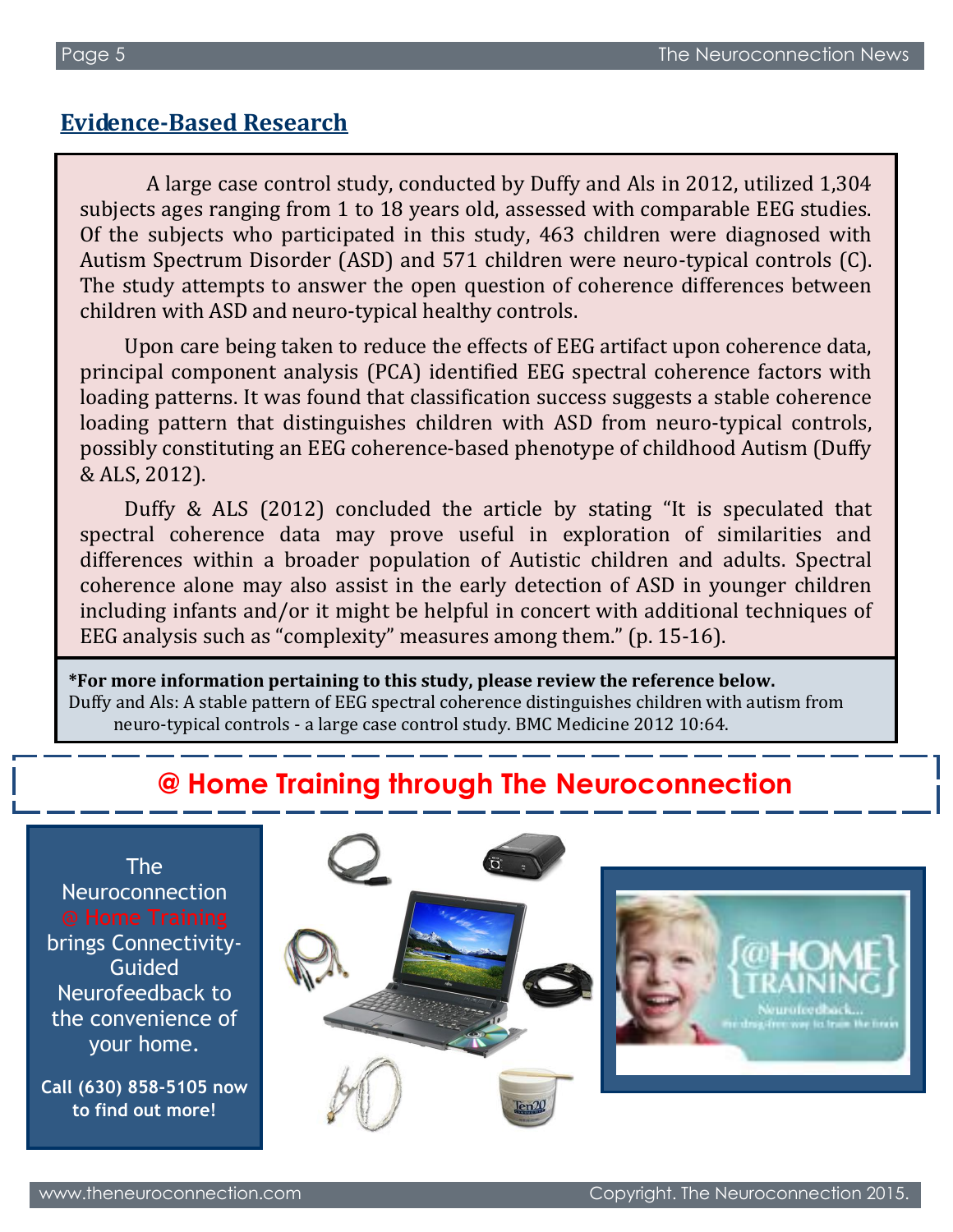The Neuroconnection is pleased to announce its recent feature in the Daily Herald, published on February 18, 2015. Written by Janice Youngwith, this article highlights two success stories of children diagnosed with Autism, whom responded positively to our four-channel CGNFB training. Four-channels allow us to speed treatments and in many cases, shorten the path to results. It is great news for our clients and their families because the four-channels create lasting change within half of the number of sessions of the two-channel training that was previously done in our office. Ultimately, four-channel training reduces the number of sessions needed to create lasting change by 50 percent.

A Rolling Meadows family shares their personal success for 6-year old Brenner Zeek. A combination of both right and left hemisphere training brought upon amazing changes. "Diagnosed with an autism spectrum disorder at age 3, Brenner wasn't speaking or making eye contact, was socially withdrawn," reports his mother, Nicole. "We had just moved to Rolling Meadows from Naperville when my husband, Christopher, recalled seeing an article on Connectivity Guided Neurofeedback training."

Brenner's first protocol focused on the right hemisphere of his brain, in order to target an area responsible for anxiety, poor social skills, disinterest in other kids, poor eye contact, and inattention. "Following just 10 sessions, we started to notice a considerable decrease in hyperactivity and impulsivity," recalls his mother who says her son seemed to have fewer emotional outbursts, wasn't jumping off furniture, could occasionally sit for a time, and became more flexible and socially appropriate. She reports that the biggest plus was that Brenner was finally able to start sleeping through the night.

\*To read the full length article, please see the reference below:

Youngwith, J. (2015, February 18). New guided therapy speeds brain training. *The Daily Herald,* pp. 12, 13.

"I was skeptical at first, but by the time he returned to school in the fall, even his teachers were amazed by his newfound ability to sit still, concentrate, and focus on lessons," she reports. "They didn't think he could be the same child they had seen just a few months previously!"

According to his mother, Brenner's firstgrade teachers at Marion Jordan School in Palatine reported improvements and he started having some great days. "Even though we worked on the right side, his speech also started to improve and he began using more novel sentences and more words."

Upon remapping, Brenner did show improvements on both sides of the brain. We then did additional sessions on both hemispheres, as Brenner continued to make significant and steady progress. His hyperactivity decreased, focus increased, he was able to demonstrate more knowledge of and use of words, had less scripting, and was better able to follow novel commands.

Overall, Brenner's parents reported a 52 percent drop in Autism symptoms with just 30 sessions of the four-channel CGNFB. Brenner's mom reports, "Our last brain mapping results were amazing." She also shares that money spent on the four-channel CGNFB was an investment in her child and she is already seeing a giant return on that investment.